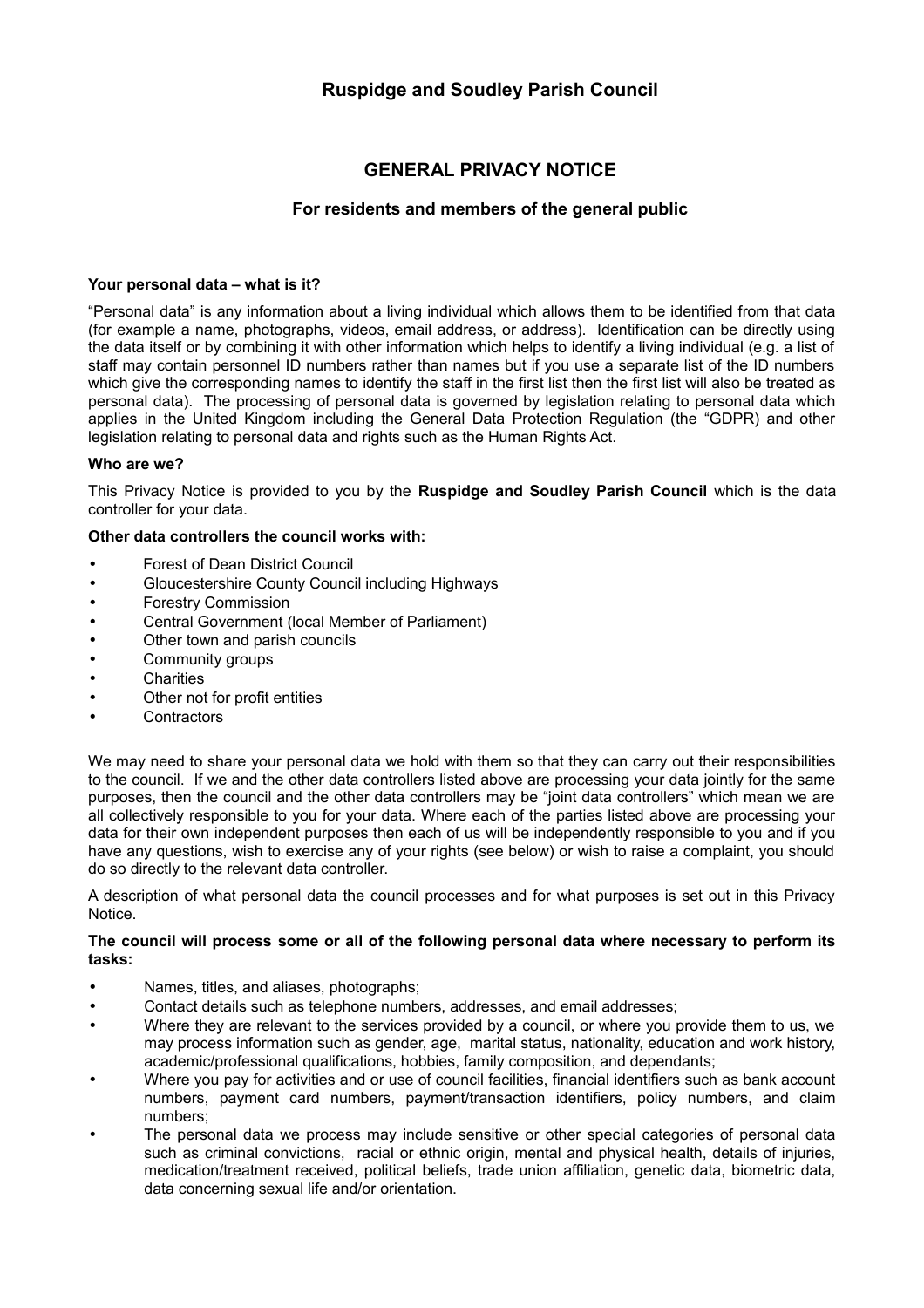**The retention and use of sensitive data would be rare but for safeguarding and to comply with GDPR the council have included the points below** 

## **How we use sensitive personal data**

We may process sensitive personal data including, as appropriate:

information about your physical or mental health or condition in order to monitor sick leave and take decisions on your fitness for work;

your racial or ethnic origin or religious or similar information in order to monitor compliance with equal opportunities legislation;

in order to comply with legal requirements and obligations to third parties.

- These types of data are described in the GDPR as "Special categories of data" and require higher levels of protection. We need to have further justification for collecting, storing and using this type of personal data.
- We may process special categories of personal data in the following circumstances:

In limited circumstances, with your explicit written consent.

Where we need to carry out our legal obligations.

Where it is needed in the public interest.

• Less commonly, we may process this type of personal data where it is needed in relation to legal claims or where it is needed to protect your interests (or someone else's interests) and you are not capable of giving your consent, or where you have already made the information public.

## **Do we need your consent to process your sensitive personal data?**

In limited circumstances, we may approach you for your written consent to allow us to process certain sensitive personal data. If we do so, we will provide you with full details of the personal data that we would like and the reason we need it, so that you can carefully consider whether you wish to consent.

## **The council will comply with data protection law. This says that the personal data we hold about you must be:**

- Used lawfully, fairly and in a transparent way.
- Collected only for valid purposes that we have clearly explained to you and not used in any way that is incompatible with those purposes.
- Relevant to the purposes we have told you about and limited only to those purposes.
- Accurate and kept up to date.
- Kept only as long as necessary for the purposes we have told you about.
- Kept and destroyed securely including ensuring that appropriate technical and security measures are in place to protect your personal data to protect personal data from loss, misuse, unauthorised access and disclosure.

## **We use your personal data for some or all of the following purposes:**

- To deliver public services including to understand your needs to provide the services that you request and to understand what we can do for you and inform you of other relevant services;
- To confirm your identity to provide some services;
- To contact you by post, email, telephone or using social media (e.g., *Facebook*)
- To help us to build up a picture of how we are performing;
- To prevent and detect fraud and corruption in the use of public funds and where necessary for the law enforcement functions;
- To enable us to meet all legal and statutory obligations and powers including any delegated functions;
- To carry out comprehensive safeguarding procedures (including due diligence and complaints handling) in accordance with best safeguarding practice from time to time with the aim of ensuring that all children and adults-at-risk are provided with safe environments and generally as necessary to protect individuals from harm or injury;
- To promote the interests of the council:
- To maintain our own accounts and records;
- To seek your views, opinions or comments;
- To notify you of changes to our facilities, services, events and staff, councillors and other role holders;
- To send you communications which you have requested and that may be of interest to you. These may include information about campaigns, appeals, other new projects or initiatives;
- To process relevant financial transactions including grants and payments for goods and services supplied to the council
- To allow the statistical analysis of data so we can plan the provision of services.

Our processing may also include the use of CCTV systems for the prevention and prosecution of crime.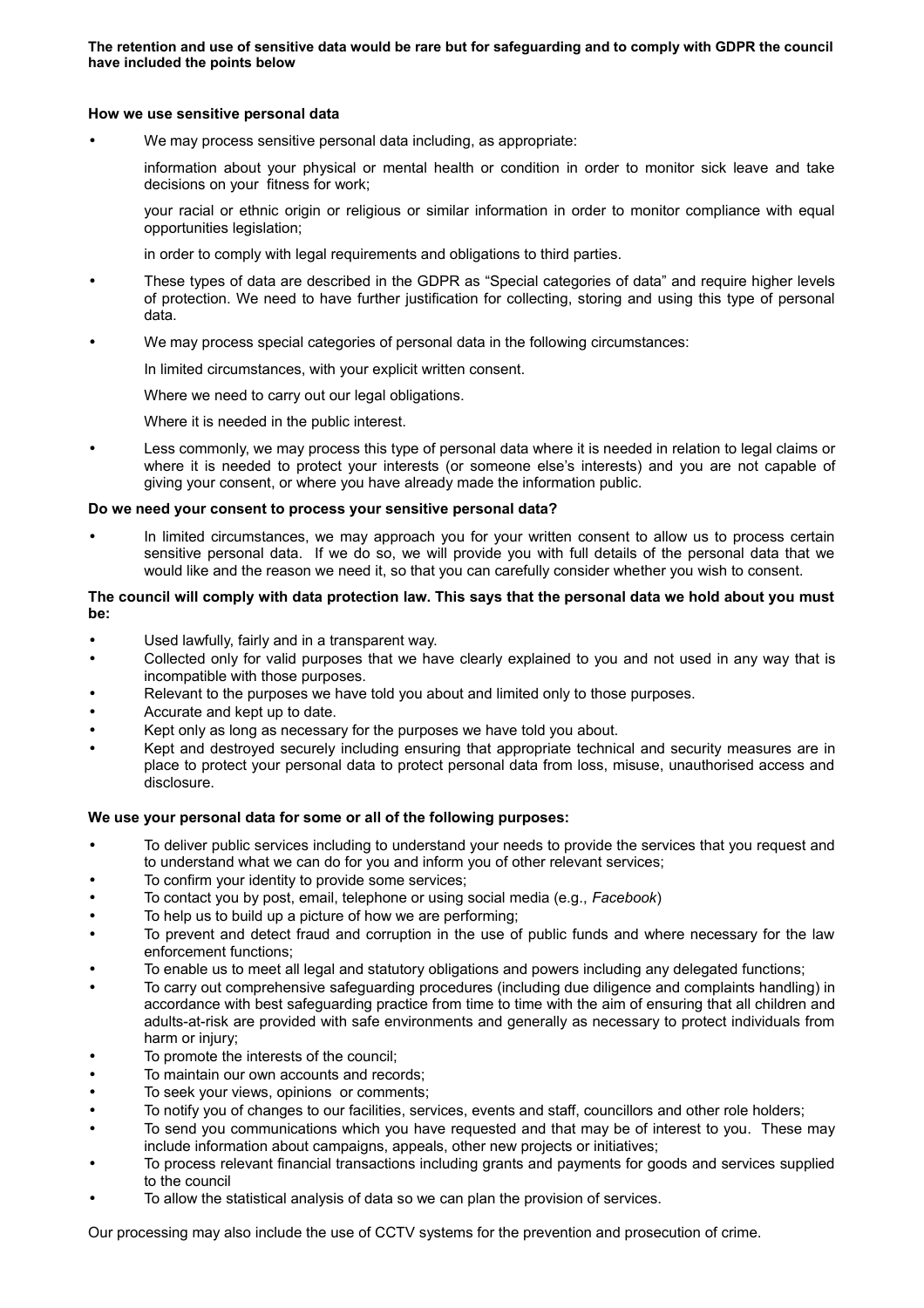## **What is the legal basis for processing your personal data?**

The council is a public authority and has certain powers and obligations. Most of your personal data is processed for compliance with a legal obligation which includes the discharge of the council's statutory functions and powers. Sometimes when exercising these powers or duties it is necessary to process personal data of residents or people using the council's services. We will always take into account your interests and rights. This Privacy Notice sets out your rights and the council's obligations to you.

We may process personal data if it is necessary for the performance of a contract with you, or to take steps to enter into a contract. An example of this would be processing your data in connection with the use of sports facilities, or the acceptance of an allotment garden tenancy

Sometimes the use of your personal data requires your consent. We will first obtain your consent to that use.

## **Sharing your personal data**

This section provides information about the third parties with whom the council may share your personal data. These third parties have an obligation to put in place appropriate security measures and will be responsible to you directly for the manner in which they process and protect your personal data. It is likely that we will need to share your data with some or all of the following (but only where necessary):

- The data controllers listed above under the heading "Other data controllers the council works with";
- Our agents, suppliers and contractors. For example, we may ask a commercial provider to publish or distribute newsletters on our behalf, or to maintain our database software;
- On occasion, other local authorities or not for profit bodies with which we are carrying out joint ventures e.g. in relation to facilities or events for the community.

## **How long do we keep your personal data?**

We will keep some records permanently if we are legally required to do so. We may keep some other records for an extended period of time. For example, it is currently best practice to keep financial records for a minimum period of 8 years to support HMRC audits or provide tax information. We may have legal obligations to retain some data in connection with our statutory obligations as a public authority. The council is permitted to retain data in order to defend or pursue claims. In some cases the law imposes a time limit for such claims (for example 3 years for personal injury claims or 6 years for contract claims). We will retain some personal data for this purpose as long as we believe it is necessary to be able to defend or pursue a claim. In general, we will endeavour to keep data only for as long as we need it. This means that we will delete it when it is no longer needed.

## **Your rights and your personal data**

You have the following rights with respect to your personal data:

When exercising any of the rights listed below, in order to process your request, we may need to verify your identity for your security. In such cases we will need you to respond with proof of your identity before you can exercise these rights.

- *1) The right to access personal data we hold on you*
- At any point you can contact us to request the personal data we hold on you as well as why we have that personal data, who has access to the personal data and where we obtained the personal data from. Once we have received your request we will respond within one month.
- There are no fees or charges for the first request but additional requests for the same personal data or requests which are manifestly unfounded or excessive may be subject to an administrative fee.

## *2) The right to correct and update the personal data we hold on you*

• If the data we hold on you is out of date, incomplete or incorrect, you can inform us and your data will be updated.

## *3) The right to have your personal data erased*

- If you feel that we should no longer be using your personal data or that we are unlawfully using your personal data, you can request that we erase the personal data we hold.
- When we receive your request we will confirm whether the personal data has been deleted or the reason why it cannot be deleted (for example because we need it for to comply with a legal obligation).

## *4) The right to object to processing of your personal data or to restrict it to certain purposes only*

• You have the right to request that we stop processing your personal data or ask us to restrict processing. Upon receiving the request we will contact you and let you know if we are able to comply or if we have a legal obligation to continue to process your data.

## *5) The right to data portability*

- You have the right to request that we transfer some of your data to another controller. We will comply with your request, where it is feasible to do so, within one month of receiving your request.
- *6) The right to withdraw your consent to the processing at any time for any processing of data to which consent was obtained*
- You can withdraw your consent easily by telephone, email, or by post (see Contact Details below).

## *7) The right to lodge a complaint with the Information Commissioner's Office.*

• You can contact the Information Commissioners Office on 0303 123 1113 or via email <https://ico.org.uk/global/contact-us/email/>or at the Information Commissioner's Office, Wycliffe House, Water Lane, Wilmslow, Cheshire SK9 5AF.